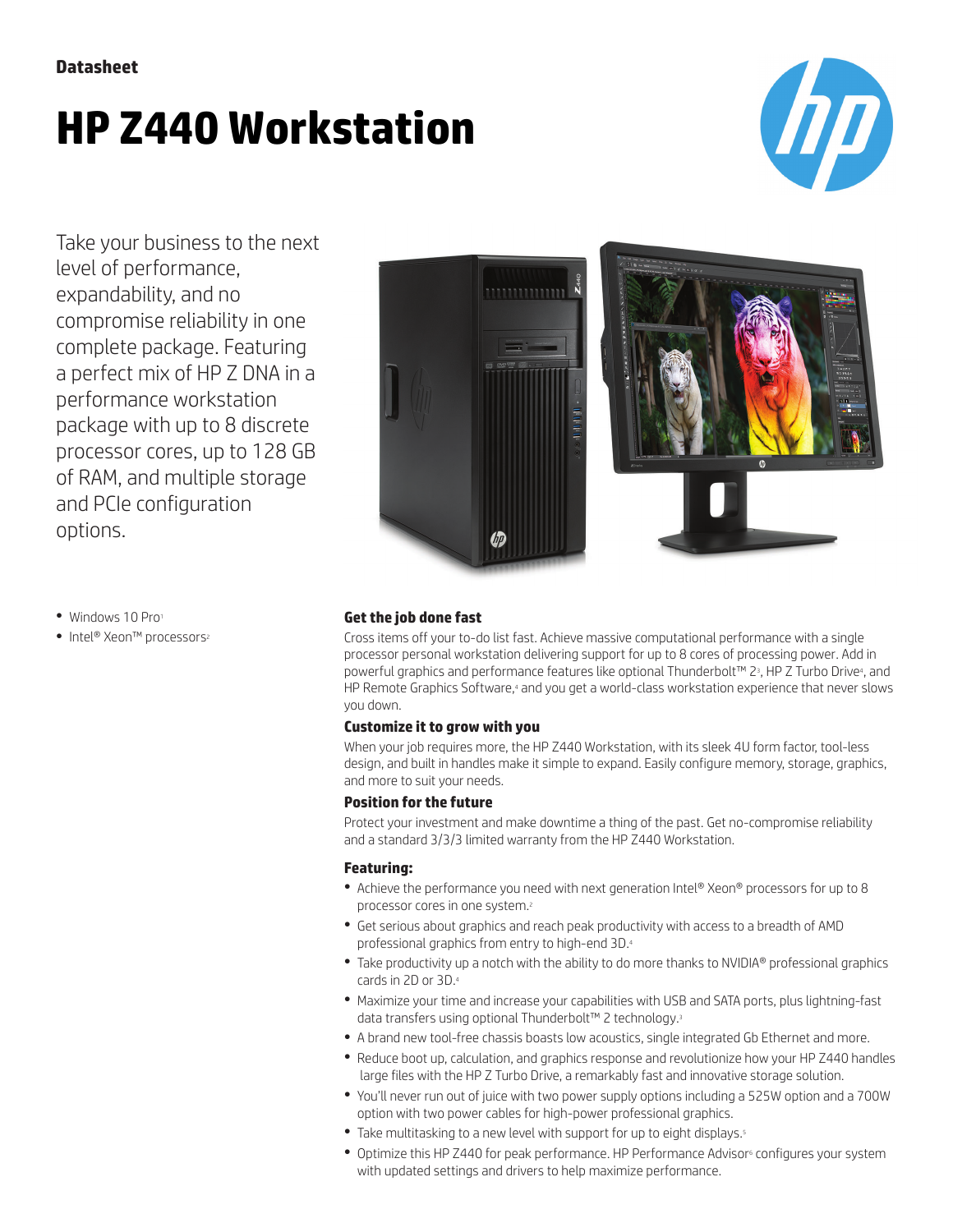# **HP Z440 Workstation Specifications Table**





| <b>Form Factor</b>          | Tower                                                                                                                                                                                                                                                                                                                           |
|-----------------------------|---------------------------------------------------------------------------------------------------------------------------------------------------------------------------------------------------------------------------------------------------------------------------------------------------------------------------------|
| <b>Operating System</b>     | Windows 10 Pro 64 <sup>1</sup>                                                                                                                                                                                                                                                                                                  |
|                             | Windows 10 Home 64 1                                                                                                                                                                                                                                                                                                            |
|                             | Windows 8.1 Pro 64 <sup>2</sup>                                                                                                                                                                                                                                                                                                 |
|                             | Windows 7 Professional 64 (available through downgrade rights from Windows 10 Pro 64) 3<br>Windows 7 Professional 64 <sup>2</sup>                                                                                                                                                                                               |
|                             | HP Installer Kit for Linux®                                                                                                                                                                                                                                                                                                     |
|                             | (HP Linux Installer Kit includes drivers for 64-bit versions of Red Hat® Enterprise Linux 6.7 and 7, SUSE Linux Enterprise Desktop 11 and Ubuntu 14.04. Red Hat                                                                                                                                                                 |
|                             | Enterprise Linux (1-year paper license only) is available as a second operating system.)                                                                                                                                                                                                                                        |
| <b>Processor Family</b>     | Intel® Xeon® E5 1600 v3 processor; Intel® Xeon® E5 2600 v3 processor; Intel® Xeon® E5 2600 v4 processor; Intel® Xeon® E5 1600 v4 processor                                                                                                                                                                                      |
| Processors <sup>4,5</sup>   | Intel® Xeon® E5-2637 v4 (3.5 GHz, 15 MB cache, 4 cores, Intel® vPro™)                                                                                                                                                                                                                                                           |
|                             | Intel® Xeon® E5-2623 v4 (2.6 GHz, 10 MB cache, 4 cores, Intel® vPro™)                                                                                                                                                                                                                                                           |
|                             | Intel® Xeon® E5-1680 v4 (3.4 GHz, 20 MB cache, 8 cores, Intel® vPro™)<br>Intel® Xeon® E5-1660 v4 (3.2 GHz, 20 MB cache, 8 cores, Intel® vPro™)                                                                                                                                                                                  |
|                             | Intel® Xeon® E5-1650 v4 (3.6 GHz, 15 MB cache, 6 cores, Intel® vPro™)                                                                                                                                                                                                                                                           |
|                             | Intel® Xeon® E5-1630 v4 (3.7 GHz, 10 MB cache, 4 cores, Intel® vPro™)                                                                                                                                                                                                                                                           |
|                             | Intel® Xeon® E5-1620 v4 (3.5 GHz, 10 MB cache, 4 cores, Intel® vPro™)                                                                                                                                                                                                                                                           |
|                             | Intel® Xeon® E5-1607 v4 (3.1 GHz, 10 MB cache, 4 cores, Intel® vPro™)<br>Intel® Xeon® E5-1603 v4 (2.8 GHz, 10 MB cache, 4 cores, Intel® vPro™)                                                                                                                                                                                  |
|                             | Intel® Xeon® E5-2630 v3 (2.4 GHz, 20 MB cache, 8 cores, Intel® vPro™)                                                                                                                                                                                                                                                           |
|                             | Intel® Xeon® E5-1680 v3 (3.2 GHz, 20 MB cache, 8 cores, Intel® vPro™)                                                                                                                                                                                                                                                           |
|                             | Intel® Xeon® E5-1660 v3 (3 GHz, 20 MB cache, 8 cores, Intel® vPro™)                                                                                                                                                                                                                                                             |
|                             | Intel® Xeon® E5-1650 v3 (3.5 GHz, 15 MB cache, 6 cores, Intel® vPro™)                                                                                                                                                                                                                                                           |
|                             | Intel® Xeon® E5-1630 v3 (3.7 GHz, 10 MB cache, 4 cores, Intel® vPro™)<br>Intel® Xeon® E5-1620 v3 (3.5 GHz, 10 MB cache, 4 cores, Intel® vPro™)                                                                                                                                                                                  |
|                             | Intel® Xeon® E5-1607 v3 (3.1 GHz, 10 MB cache, 4 cores, Intel® vPro™)                                                                                                                                                                                                                                                           |
|                             | Intel® Xeon® E5-1603 v3 (2.8 GHz, 10 MB cache, 4 cores, Intel® vPro™)                                                                                                                                                                                                                                                           |
| Chipset                     | Intel® C612                                                                                                                                                                                                                                                                                                                     |
| <b>Maximum Memory</b>       | Up to 128 GB DDR4-2400 ECC registered SDRAM DDR4-2133 ECC Registered SDRAM<br>(Transfer rates up to 2400 MT/s. Only registered memory is supported.)                                                                                                                                                                            |
| <b>Memory Slots</b>         | 8 DIMM                                                                                                                                                                                                                                                                                                                          |
| <b>Drive Controllers</b>    | Integrated SATA 6.0 Gb/s; LSI MegaRAID® 9270-8i SAS 6.0 Gb/s ROC RAID Card and iBBU09 Battery Backup Unit (optional); LSI 9217-4i4e 8-port<br>SAS 6.0 Gb/s RAID (optional); Factory integrated RAID available for SATA/SAS drives (RAID 0, 0 Data, 1, and 10); Factory integrated RAID available<br>for PCIe SSDs (RAID 0 Data) |
| <b>Internal Storage</b>     | 300 GB up to 600 GB SAS (15000 rpm) <sup>6</sup>                                                                                                                                                                                                                                                                                |
|                             | 300 GB up to 1.2 TB SAS (10000 rpm) 6                                                                                                                                                                                                                                                                                           |
|                             | 500 GB up to 4 TB SATA (7200 rpm) 6<br>500 GB SATA SED (7200 rpm) 6                                                                                                                                                                                                                                                             |
|                             | 128 GB up to 1 TB SATA SSD 6                                                                                                                                                                                                                                                                                                    |
|                             | 512 GB SATA SE SSD 6                                                                                                                                                                                                                                                                                                            |
|                             | 1 TB SATA SSHD (7200 rpm) 6                                                                                                                                                                                                                                                                                                     |
|                             | 256 GB up to 512 GB HP Z Turbo Drive (PCIe SSD) <sup>6</sup><br>256 GB up to 1 TB HP Z Turbo Drive G2 (PCIe SSD) 6                                                                                                                                                                                                              |
|                             | 512 GB (2x256 GB) up to 2 TB (4x512 GB) HP Z Turbo Drive Quad Pro (PCIe SSD) 6                                                                                                                                                                                                                                                  |
| <b>Optical Storage</b>      | Slim SATA DVD-ROM; Slim SATA SuperMulti DVD writer; Slim SATA BDXL Blu-ray writer 7.8                                                                                                                                                                                                                                           |
| <b>Additional Storage</b>   | 15-in-1 media card reader (optional); HP DX115 Removable HDD Frame/Carrier (optional)                                                                                                                                                                                                                                           |
| <b>Available Graphics</b>   | Professional 2D: NVIDIA® NVS™ 310 (1 GB); NVIDIA® NVS™ 315 (1 GB); NVIDIA® NVS™ 510 (2 GB)                                                                                                                                                                                                                                      |
|                             | Entry 3D: NVIDIA® Quadro® K420 (2 GB); NVIDIA® Quadro® K620 (2 GB); AMD FirePro™ W2100 (2 GB)                                                                                                                                                                                                                                   |
|                             | Mid-range 3D: NVIDIA® Quadro® M2000 (4 GB); NVIDIA® Quadro® K2200 (4 GB); NVIDIA® Quadro® K1200 (4 GB); AMD FirePro™ W4300 (4 GB);                                                                                                                                                                                              |
|                             | AMD FirePro™ W5100 (4 GB)                                                                                                                                                                                                                                                                                                       |
|                             | High-end 3D: NVIDIA® Quadro® M5000 (8 GB); NVIDIA® Quadro® M4000 (8 GB); NVIDIA® Quadro® K4200 (4 GB); NVIDIA® Quadro® K5200 (8 GB);<br>NVIDIA® Quadro® K6000 (12 GB); AMD FirePro™ W7100 (8 GB)                                                                                                                                |
|                             | High Performance GPU Computing: NVIDIA® Tesla® K40                                                                                                                                                                                                                                                                              |
| Audio                       | Integrated Realtek HD ALC221                                                                                                                                                                                                                                                                                                    |
| <b>Networking</b>           | Integrated Intel® I218LM PCIe GbE; Intel® I210-T1 PCIe GbE (optional); HP X540-T2 10 GbE Dual Port Adapter (optional); HP X520 10 GbE Dual                                                                                                                                                                                      |
|                             | Port Adapter (optional); HP 10 GbE SFP+SR Transceiver (optional); HP 361T PCle dual-port gigabit (optional); Intel® 7260 802.11a/b/g/n PCle                                                                                                                                                                                     |
|                             | WLAN (optional): Intel® 8260 802.11a/b/g/n/ac with Bluetooth® 4.2 PCIe NIC (optional) 9                                                                                                                                                                                                                                         |
| <b>Expansion Slots</b>      | 2 PCle Gen3 x16; 1 PCle Gen3 x8 (open-ended); 1 PCle Gen2 x4 (open-ended); 1 PCle Gen2 x1 (open-ended); 1 PCl<br>(Open-ended connector allows a greater bandwidth card to be installed physically into a lower bandwidth connector/slot.)                                                                                       |
| <b>Ports and Connectors</b> | Front: 4 USB 3.0; 1 microphone; 1 headset                                                                                                                                                                                                                                                                                       |
|                             | Back: 4 USB 3.0; 2 USB 2.0; 2 PS/2; 1 RJ-45; 1 audio line in; 1 audio line out                                                                                                                                                                                                                                                  |
|                             | Internal: 1 USB 2.0; 1 USB 3.0                                                                                                                                                                                                                                                                                                  |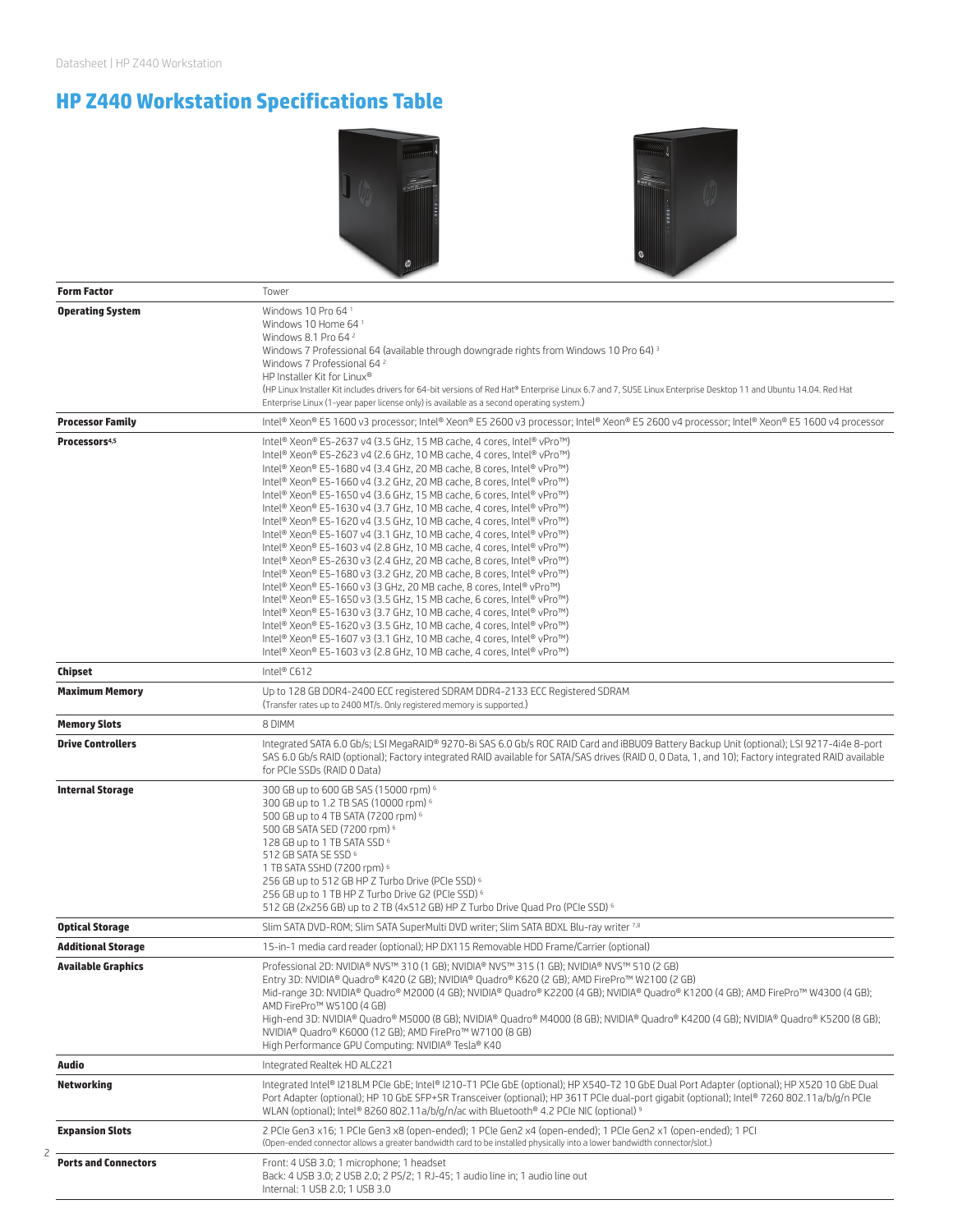| <b>Drive Bays (Internal)</b>        | Two 3.5"                                                                                                                                                                                                                                                                                                                                                                                                                           |
|-------------------------------------|------------------------------------------------------------------------------------------------------------------------------------------------------------------------------------------------------------------------------------------------------------------------------------------------------------------------------------------------------------------------------------------------------------------------------------|
| <b>Drive Bays (External)</b>        | Two 5.25"; One slim ODD                                                                                                                                                                                                                                                                                                                                                                                                            |
| <b>Input Device</b>                 | HP PS/2 Keyboard; HP USB Keyboard; HP USB SmartCard Keyboard; HP Wireless Keyboard and Mouse; HP PS/2 Business Slim Keyboard; HP USB<br>Business Slim Keyboard; HP Wireless Business Slim Keyboard <sup>10</sup><br>HP PS/2 Mouse; HP USB Optical Mouse; HP USB 1000 dpi Laser Mouse; HP USB Optical 3-Button Mouse; HP SpacePilot Pro 3D USB Intelligent<br>Controller; 3Dconnexion CADMouse; HP USB Hardened Mouse <sup>10</sup> |
| <b>Software</b>                     | HP Performance Advisor; HP Remote Graphics Software (RGS) 7.2; CyberLink PowerDVD/Power2Go; Foxit PhantomPDF Express; Buy Office 13                                                                                                                                                                                                                                                                                                |
| <b>Security</b>                     | HP Solenoid Hood Lock & Hood Sensor; HP Business PC Security Lock Kit; TPM 1.2 certified; HP Keyed Cable Lock (optional) 10                                                                                                                                                                                                                                                                                                        |
| <b>Power</b>                        | 525 W 85% efficient, wide-ranging, active PFC; 700 W 90% efficient, wide-ranging, active PFC                                                                                                                                                                                                                                                                                                                                       |
| Dimensions (W x D x H)              | $6.65 \times 17.5 \times 17$ in<br>16.9 x 44.5 x 43.2 cm                                                                                                                                                                                                                                                                                                                                                                           |
| Weight                              | 24.3 lb<br>11 <sub>kg</sub><br>(Exact weight depends upon configuration.)                                                                                                                                                                                                                                                                                                                                                          |
| <b>Energy Efficiency Compliance</b> | ENERGY STAR® certified and EPEAT® registered configurations available 11                                                                                                                                                                                                                                                                                                                                                           |
| <b>Environmental Certification</b>  | Low halogen <sup>12</sup>                                                                                                                                                                                                                                                                                                                                                                                                          |
| <b>Compatible Displays</b>          | All HP Z Displays and HP DreamColor Displays are supported. For more information see www.hp.com/go/zdisplays.                                                                                                                                                                                                                                                                                                                      |
| Warranty                            | Protected by HP Services, including a 3 years parts, 3 years labor, and 3 years onsite service (3/3/3) standard limited warranty. Certain restrictions                                                                                                                                                                                                                                                                             |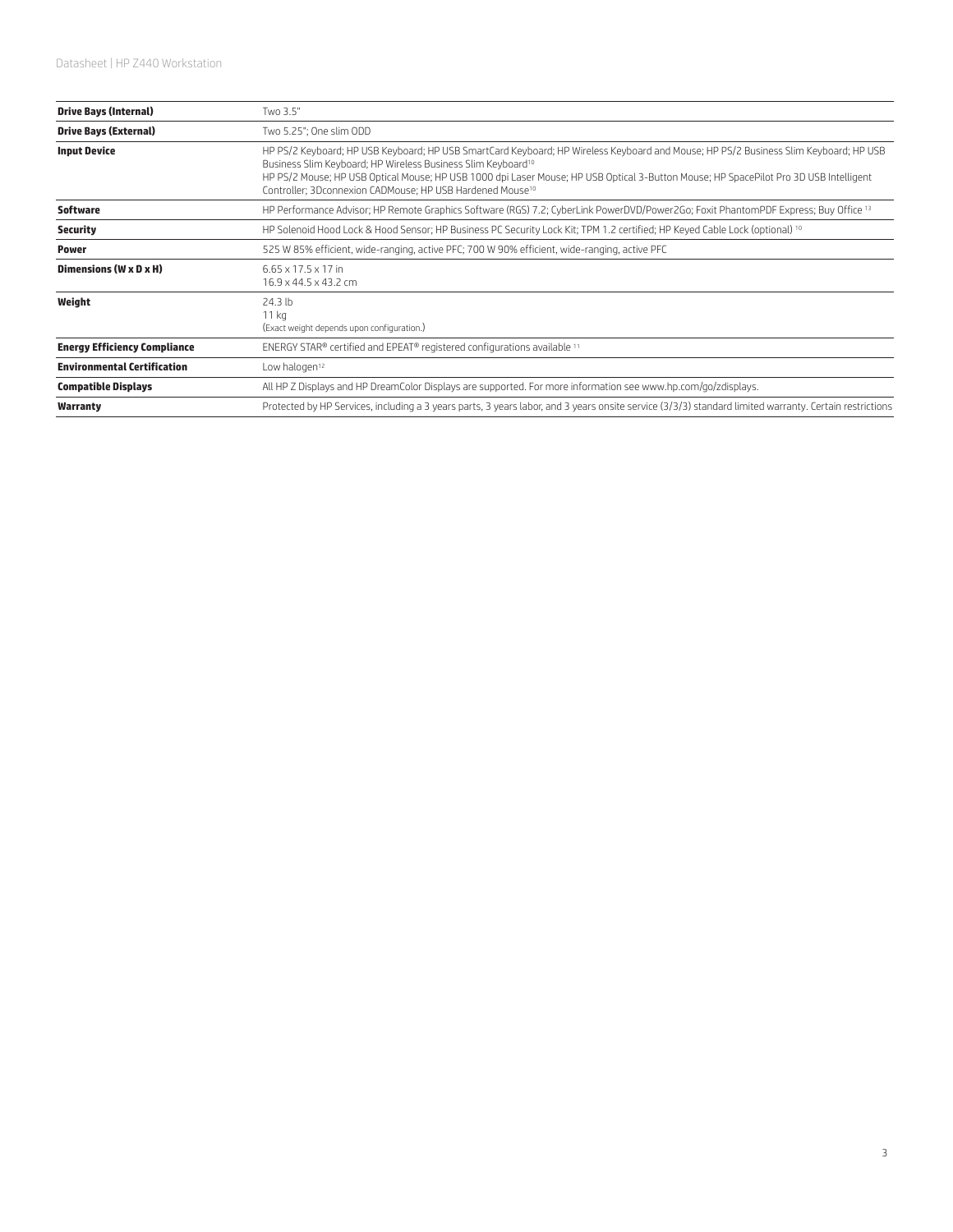## **HP Z440 Workstation**

Recommended accessories and services (not included)